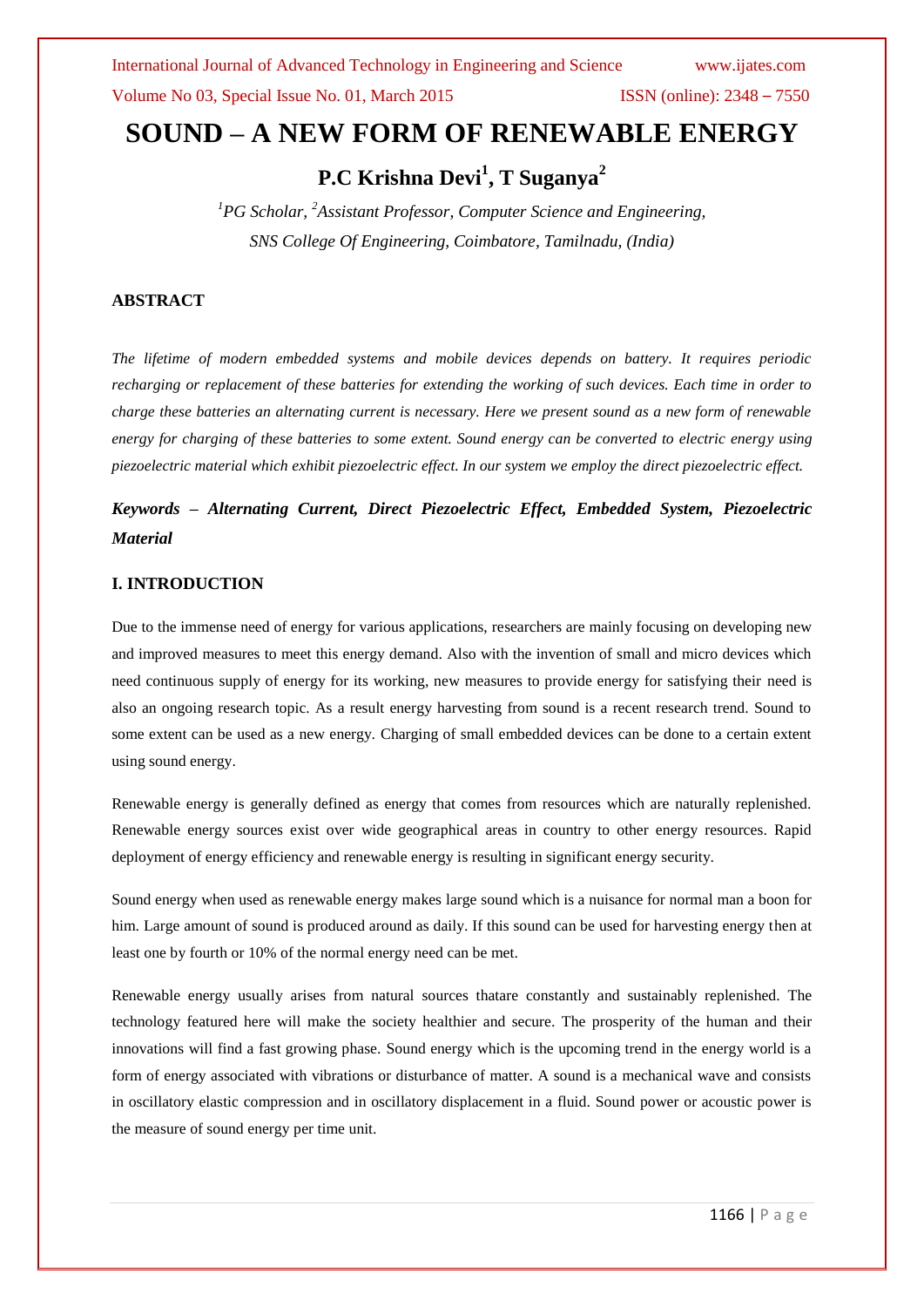## International Journal of Advanced Technology in Engineering and Science www.ijates.com

### Volume No 03, Special Issue No. 01, March 2015 ISSN (online): 2348 – 7550

Since sound is the movement of energy through substances in longitudinal wave it is a form of mechanical energy. So in order to harvest sound energy some kind of piezoelectric materials need to be used. Piezoelectric material is another major concept behind sound energy harvesting.

### **II. PIEZOELECTRICITY**

Piezoelectricity is the electric charge that accumulates in certain solid materials in response to applied mechanical stress. The word piezoelectricity means electricity from pressure. The piezoelectric effect is a reversible process. In that materials exhibit the direct piezoelectric effect and also exhibit the reverse piezoelectric effect. Piezoelectricity is found in useful applications such as production and detection of sound.

The piezoelectric effect describes the relation between a mechanical stress and an electrical voltage in solids. The piezoelectric effect occurs only in non-conductive materials. The piezoelectric effect is the ability of certain materials to generate an electric charge in response to applied mechanical stress. The unique characteristic of the piezoelectric effect is that it is reversible.

When piezoelectric material is placed under mechanical stress, a shifting of the positive and negative charge centers in the material takes place, which then results in an external electrical field. When reversed, an outer electrical field either stretches or compresses the piezoelectric material. The piezoelectric effect occurs only in non-conductive materials. The piezoelectric effect describes the relation between a mechanical stress and electrical voltage. It can be described as the link between electrostatics and mechanics.

A piezoelectric transducer is a device that transforms one type of energy to another by taking advantage of the piezoelectric properties of certain crystals or other materials. When a piezoelectric material is subjected to stress or force, it generates an electrical potential or voltage proportional to the magnitude of the force. These make the transducer ideal as a converter of mechanical energy or force into electric potential.

The high sensitivity of piezoelectric transducers makes them useful in microphones where they convert sound pressure into electric voltage. They are also used in non-destructive testing, in the generation of high voltages, and in many other applications requiring the precise sensing of motion or force. The voltage generated by piezoelectric transducers can be quite high, often in thousands of volts, but is brief, occurring only when the material is initially deformed.

Piezoelectricity means "Electricity from pressure". The so called "direct effect" means that piezoelectric materials develop charge if deformed by mechanical stress. The inverse effect in piezoelectricity is production of deformation due to the application of an electrical field*.* 

When a crystal is mechanically strained, or when the crystal is deformed by the application of an external stress, electric charges appear on certain of the crystal surfaces; and when the direction of the strain reverses, the polarity of electric charge is reversed. This is called the Direct Piezoelectric Effect, and the crystals that exhibit it are classified as piezoelectric crystal.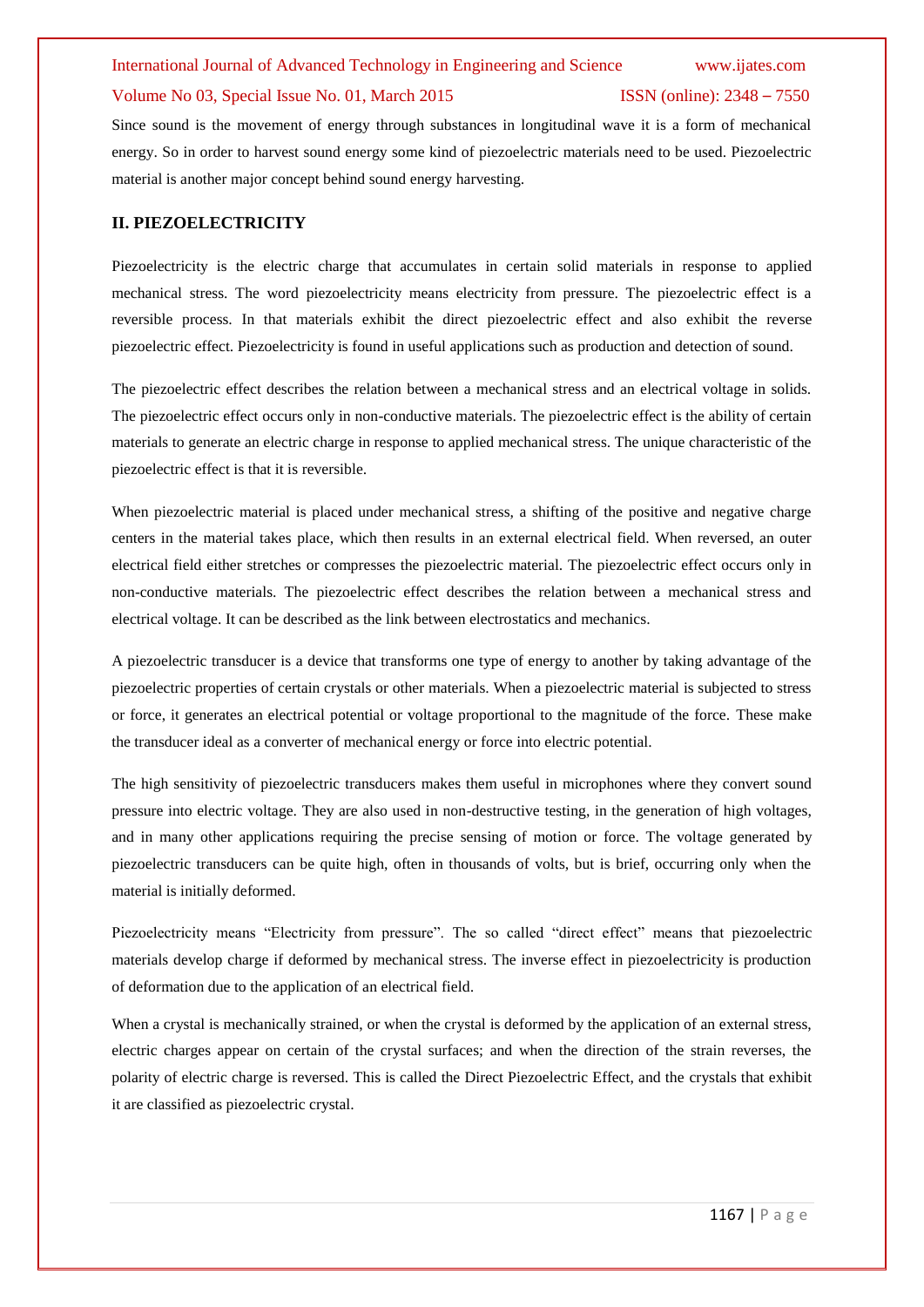International Journal of Advanced Technology in Engineering and Science www.ijates.com Volume No 03, Special Issue No. 01, March 2015 ISSN (online): 2348 – 7550



**Fig. 1- Direct Piezoelectric Effect**

When a piezoelectric crystal is placed in an electric field, or when charges are applied by external means to its faces, the crystal exhibits strain, i.e. the dimension of the crystal change. When the direction of the applied electric field is reversed, the direction of the resulting strain is reversed. This is called as converse piezoelectric effect.



**Fig. 2- Converse Piezoelectric Effect**

The piezoelectric effect describes the relation between a mechanical stress and an electrical voltage in solids. The piezoelectric effect occurs only in non-conductive materials. Piezoelectric materials can be divided in 2 main groups: crystals and ceramics. The most well-known piezoelectric material is quartz (SiO2).

### **III. PROPOSED WORK**

Use of Renewable energy in charging battery is not a new concept. Recent advances in energy conversion have shown a great hope in this measure. Many researchers proposed solar, wind and heat due to their availability. Here, we propose a new source of energy namely sound or air pressure which can be easily used to charge batteries in embedded system

The proposed work is to present an effective method for producing useful electric power to charge the conventional battery from available sound energy around us from noises. Piezoelectric material is one of the most effective sound sensors. The way it works is that the mechanical energy of sound or air pressure is applied directly to a crystal with strong piezoelectric characteristics. The piezoelectric crystal will generate a small amount of voltage in response to the application of mechanical energy. If more number of piezoelectric materials is serially connected they can produce more amount of energy. So the amount of energy produced can be used for charging small devices. In order for the effective charging of small devices continuous supply of noise is needed. In our proposed system we are implementing a system so as to charge a cellphone when sound reaches the system from any means.